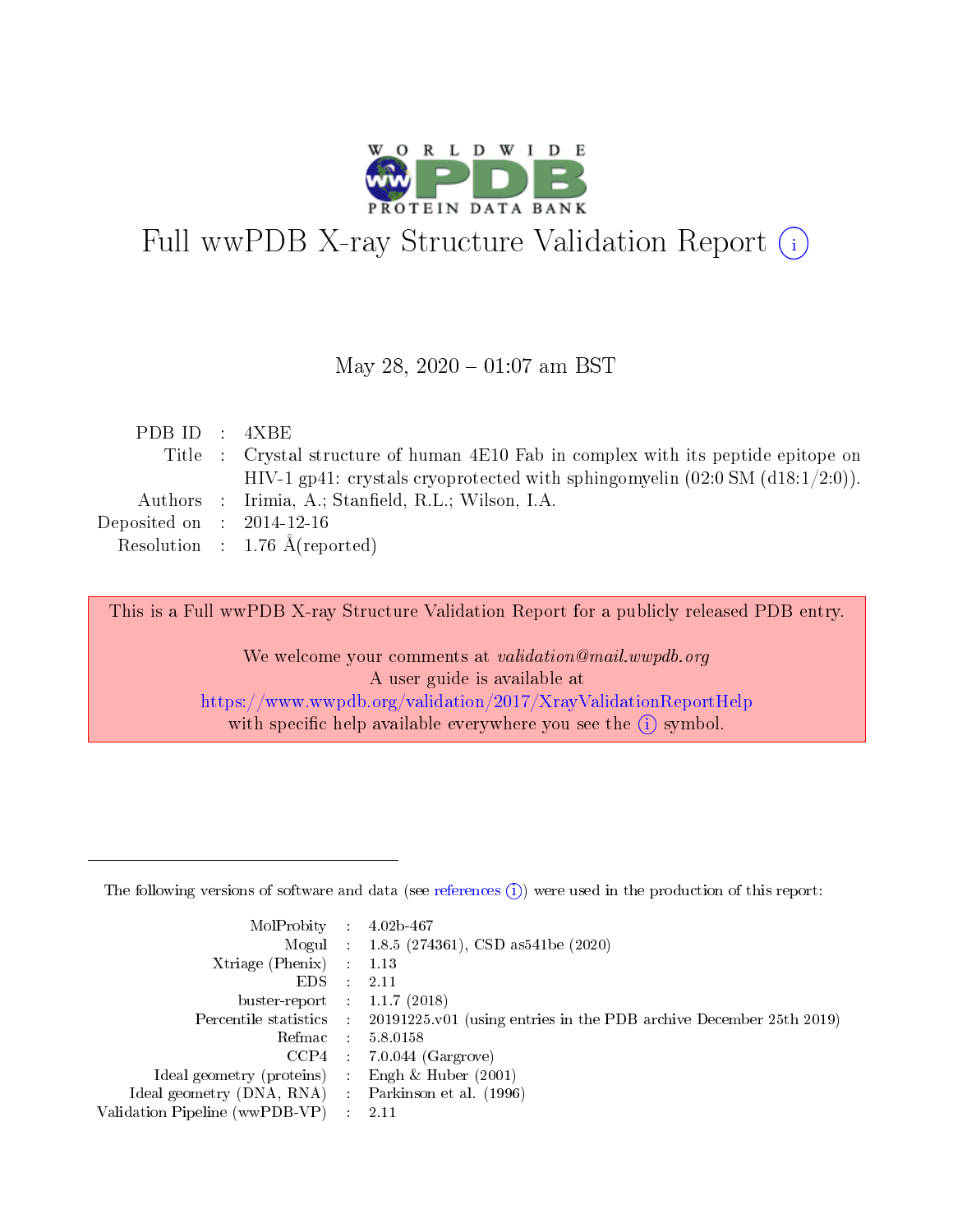# 1 [O](https://www.wwpdb.org/validation/2017/XrayValidationReportHelp#overall_quality)verall quality at a glance  $(i)$

The following experimental techniques were used to determine the structure: X-RAY DIFFRACTION

The reported resolution of this entry is 1.76 Å.

Percentile scores (ranging between 0-100) for global validation metrics of the entry are shown in the following graphic. The table shows the number of entries on which the scores are based.



| Metric                | Whole archive<br>$(\#\mathrm{Entries})$ | Similar resolution<br>$(\#\text{Entries}, \text{resolution range}(\text{\AA}))$ |
|-----------------------|-----------------------------------------|---------------------------------------------------------------------------------|
| $R_{free}$            | 130704                                  | $2340(1.76-1.76)$                                                               |
| Clashscore            | 141614                                  | 2466 (1.76-1.76)                                                                |
| Ramachandran outliers | 138981                                  | $2437(1.76-1.76)$                                                               |
| Sidechain outliers    | 138945                                  | $2437(1.76-1.76)$                                                               |
| RSRZ outliers         | 127900                                  | $2298(1.76-1.76)$                                                               |

The table below summarises the geometric issues observed across the polymeric chains and their fit to the electron density. The red, orange, yellow and green segments on the lower bar indicate the fraction of residues that contain outliers for  $>=3, 2, 1$  and 0 types of geometric quality criteria respectively. A grey segment represents the fraction of residues that are not modelled. The numeric value for each fraction is indicated below the corresponding segment, with a dot representing fractions  $\epsilon=5\%$  The upper red bar (where present) indicates the fraction of residues that have poor fit to the electron density. The numeric value is given above the bar.

| Mol |   | Chain   Length | Quality of chain |          |
|-----|---|----------------|------------------|----------|
|     |   | 215            | 92%              | 7%       |
|     | Η | 230            | 3%<br>89%        | 5%<br>6% |
|     |   | 15             | 13%<br>87%       | 13%      |

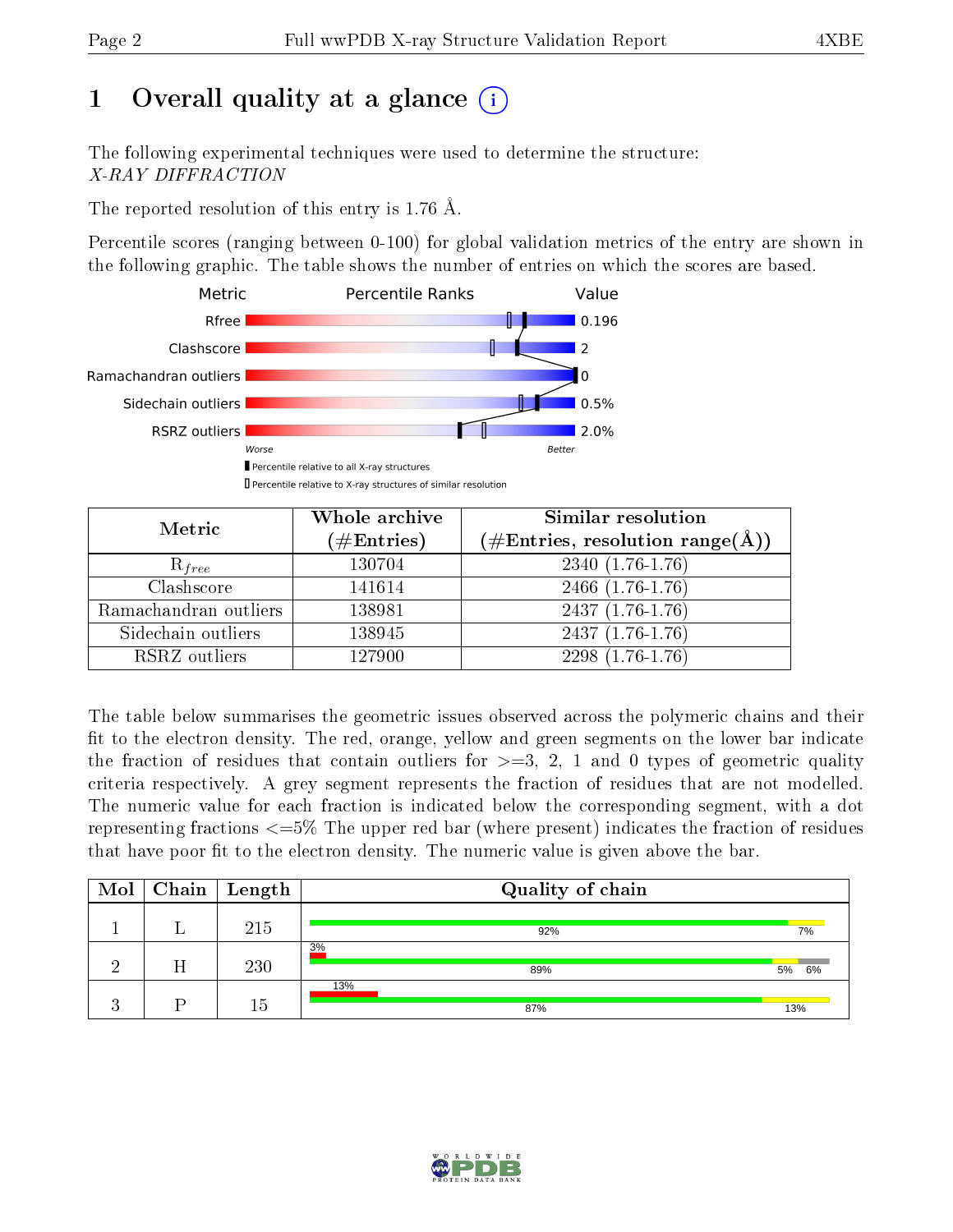# 2 Entry composition (i)

There are 5 unique types of molecules in this entry. The entry contains 4173 atoms, of which 0 are hydrogens and 0 are deuteriums.

In the tables below, the ZeroOcc column contains the number of atoms modelled with zero occupancy, the AltConf column contains the number of residues with at least one atom in alternate conformation and the Trace column contains the number of residues modelled with at most 2 atoms.

• Molecule 1 is a protein called 4E10 FAB LIGHT CHAIN.

| Mol | Chain | Residues |                |               | Atoms |     | $\text{ZeroOcc}$   AltConf   Trace |    |  |
|-----|-------|----------|----------------|---------------|-------|-----|------------------------------------|----|--|
|     |       | 214      | $\text{Total}$ |               |       |     |                                    | 19 |  |
|     |       |          |                | $^{\circ}097$ | 312   | 364 |                                    |    |  |

Molecule 2 is a protein called 4E10 Fab heavy chain.

| Mol | $Chain   Residues$ | $\rm{Atoms}$     |      |     |     | $\text{ZeroOcc} \mid \text{AltConf} \mid \text{Trace}$ |  |  |
|-----|--------------------|------------------|------|-----|-----|--------------------------------------------------------|--|--|
|     | 216                | $\mathrm{Total}$ |      |     |     |                                                        |  |  |
|     |                    | 1732             | .084 | 303 | 338 |                                                        |  |  |

• Molecule 3 is a protein called PEPTIDE FRAGMENT OF HIV GLYCOPROTEIN (GP41) including the region 671-683 of the MPER.

| Mol | Chain Residues | Atoms        |           |  | $\text{ZeroOcc} \mid \text{AltConf} \mid \text{Trace}$ |  |  |
|-----|----------------|--------------|-----------|--|--------------------------------------------------------|--|--|
|     |                | Total<br>164 | 117 24 23 |  |                                                        |  |  |

• Molecule 4 is UNKNOWN LIGAND (three-letter code: UNL) (formula: ).

|  | $Mol$   Chain   Residues | Atoms          | ZeroOcc   AltConf |
|--|--------------------------|----------------|-------------------|
|  |                          | Total C O<br>9 |                   |
|  |                          | Total C O      |                   |

• Molecule 5 is water.

|            | Mol   Chain   Residues | Atoms                 | $ZeroOcc \   \ AltConf \  $ |
|------------|------------------------|-----------------------|-----------------------------|
|            | 235                    | Total O<br>235<br>235 |                             |
| $\sqrt{ }$ | 219                    | Total<br>219<br>219   |                             |

Continued on next page...

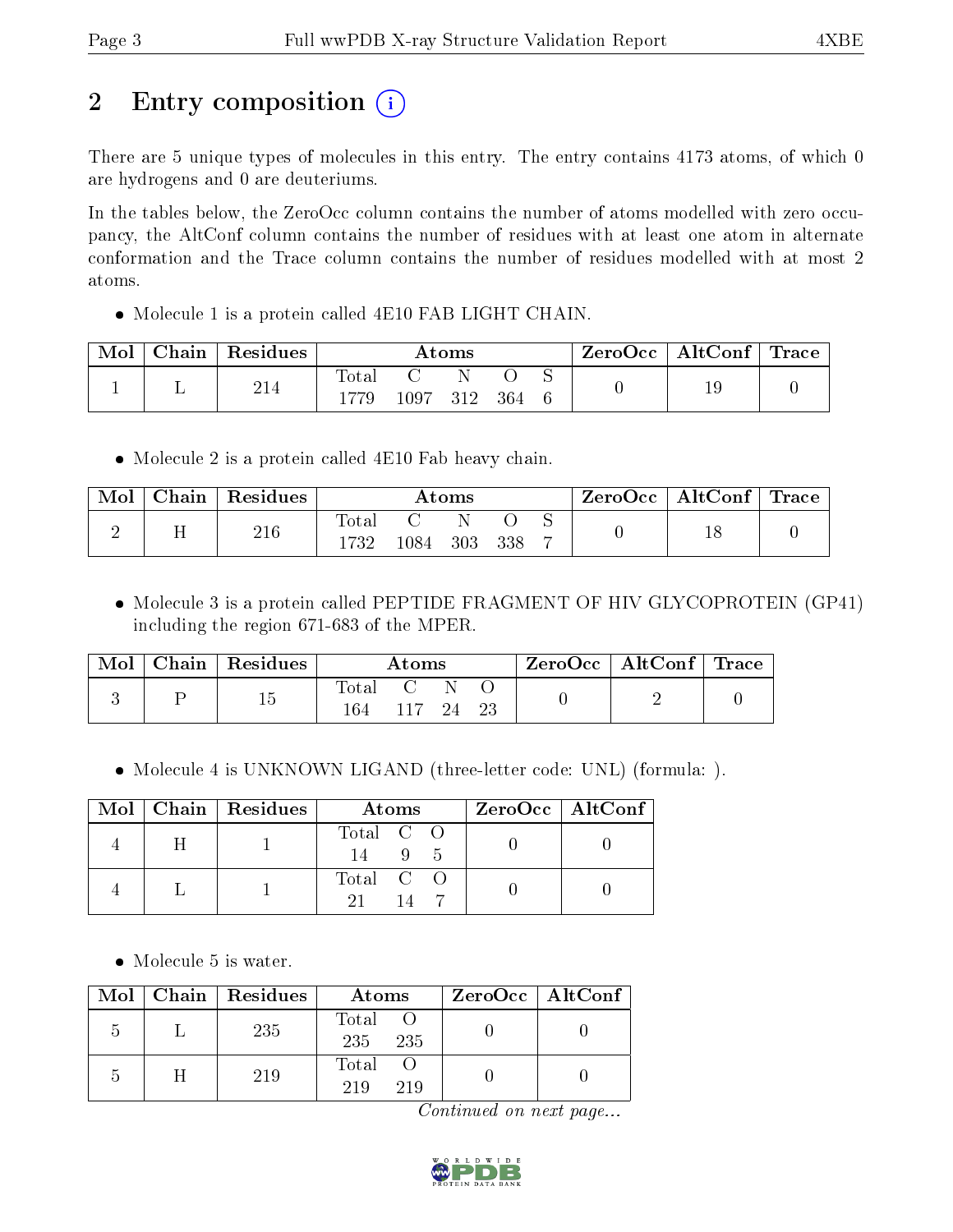Continued from previous page...

|  | $\text{Mol}$   Chain   Residues | Atoms       | ZeroOcc   AltConf |
|--|---------------------------------|-------------|-------------------|
|  |                                 | $\rm Total$ |                   |

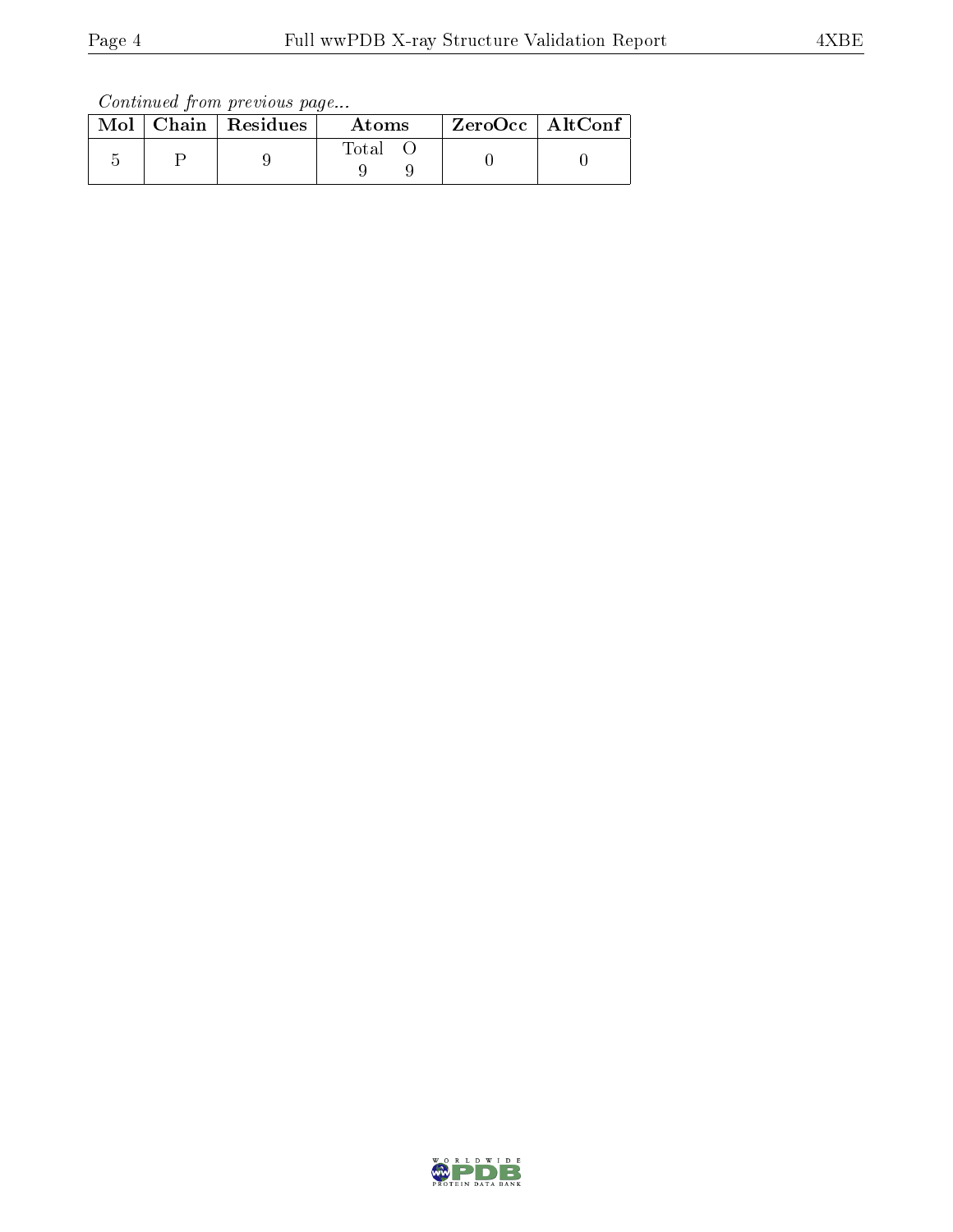N67<br>N674 888<br>N682 B688<br>N682 888

K684 • K685

## 3 Residue-property plots  $(i)$

These plots are drawn for all protein, RNA and DNA chains in the entry. The first graphic for a chain summarises the proportions of the various outlier classes displayed in the second graphic. The second graphic shows the sequence view annotated by issues in geometry and electron density. Residues are color-coded according to the number of geometric quality criteria for which they contain at least one outlier: green  $= 0$ , yellow  $= 1$ , orange  $= 2$  and red  $= 3$  or more. A red dot above a residue indicates a poor fit to the electron density (RSRZ  $> 2$ ). Stretches of 2 or more consecutive residues without any outlier are shown as a green connector. Residues present in the sample, but not in the model, are shown in grey.



• Molecule 1: 4E10 FAB LIGHT CHAIN

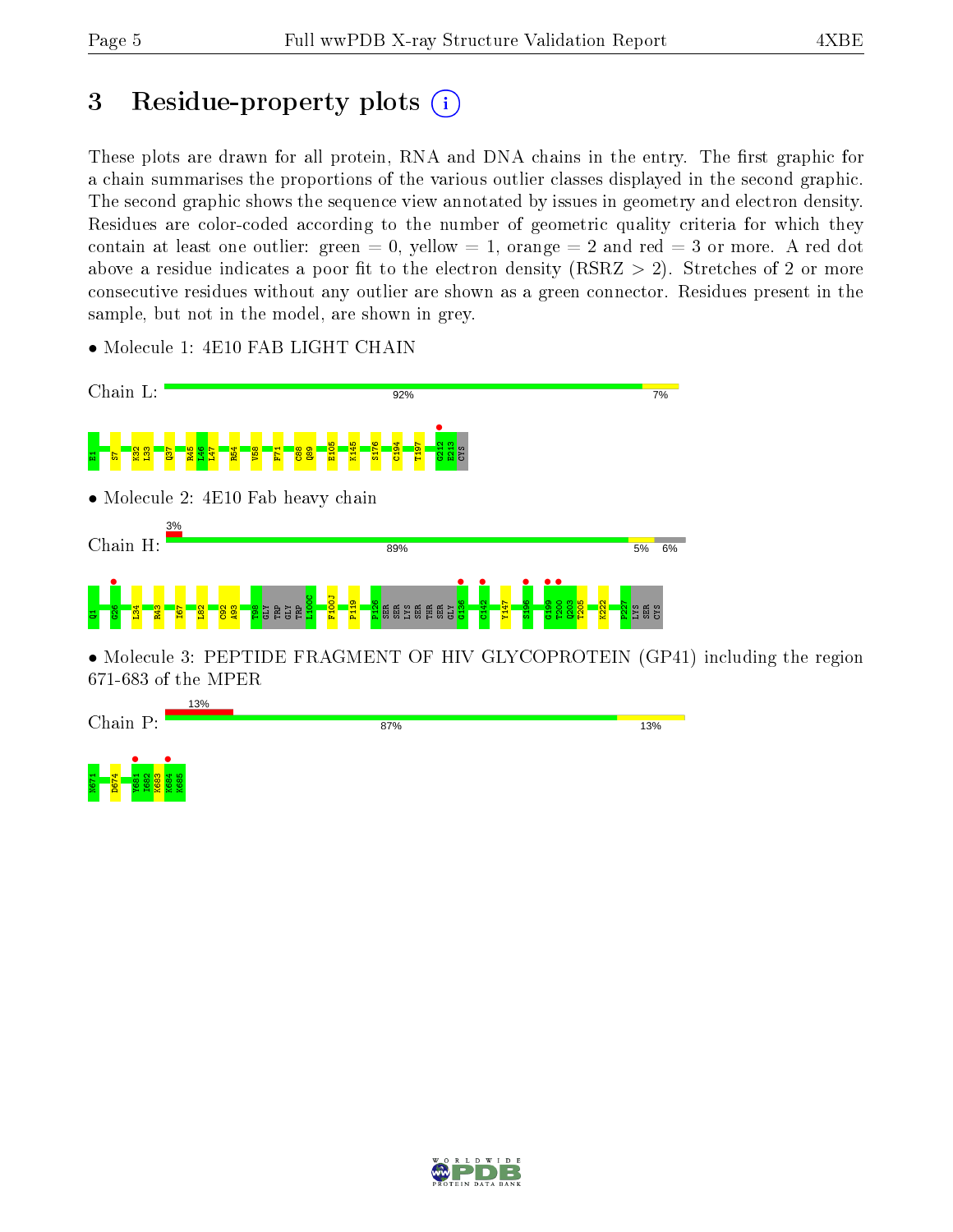## 4 Data and refinement statistics  $(i)$

| Property                                                   | Value                                            | Source                  |
|------------------------------------------------------------|--------------------------------------------------|-------------------------|
| Space group                                                | $\overline{C}$ 1 2 1                             | $\overline{D}$ epositor |
| Cell constants                                             | $157.66\rm\AA$<br>44.52Å<br>85.34Å               |                         |
| a, b, c, $\alpha$ , $\beta$ , $\gamma$                     | $113.48^\circ$<br>$90.00^\circ$<br>$90.00^\circ$ | Depositor               |
| Resolution $(A)$                                           | 35.67<br>$-1.76$                                 | Depositor               |
|                                                            | 35.67<br>$-1.76$                                 | <b>EDS</b>              |
| % Data completeness                                        | $91.9(35.67-1.76)$                               | Depositor               |
| (in resolution range)                                      | $92.0(35.67-1.76)$                               | <b>EDS</b>              |
| $R_{merge}$                                                | (Not available)                                  | Depositor               |
| $\mathrm{R}_{sym}$                                         | 0.08                                             | Depositor               |
| $\langle I/\sigma(I) \rangle^{-1}$                         | 4.09 (at $1.76\text{\AA}$ )                      | Xtriage                 |
| Refinement program                                         | PHENIX (phenix.refine: 1.8.4 1496)               | Depositor               |
|                                                            | 0.150<br>0.197<br>$\mathbf{r}$                   | Depositor               |
| $R, R_{free}$                                              | $0.151$ ,<br>0.196                               | DCC                     |
| $R_{free}$ test set                                        | $\overline{2515}$ reflections $(5.00\%)$         | wwPDB-VP                |
| Wilson B-factor $(A^2)$                                    | 15.2                                             | Xtriage                 |
| Anisotropy                                                 | 0.308                                            | Xtriage                 |
| Bulk solvent $k_{sol}$ (e/Å <sup>3</sup> ), $B_{sol}(A^2)$ | 0.34, 49.4                                       | <b>EDS</b>              |
| $L$ -test for twinning <sup>2</sup>                        | $< L >$ = 0.49, $< L2$ > = 0.32                  | Xtriage                 |
| Estimated twinning fraction                                | No twinning to report.                           | Xtriage                 |
| $F_o, F_c$ correlation                                     | 0.96                                             | <b>EDS</b>              |
| Total number of atoms                                      | 4173                                             | wwPDB-VP                |
| Average B, all atoms $(A^2)$                               | 20.0                                             | wwPDB-VP                |

Xtriage's analysis on translational NCS is as follows: The largest off-origin peak in the Patterson function is  $6.86\%$  of the height of the origin peak. No significant pseudotranslation is detected.

<sup>&</sup>lt;sup>2</sup>Theoretical values of  $\langle |L| \rangle$ ,  $\langle L^2 \rangle$  for acentric reflections are 0.5, 0.333 respectively for untwinned datasets, and 0.375, 0.2 for perfectly twinned datasets.



<span id="page-5-1"></span><span id="page-5-0"></span><sup>1</sup> Intensities estimated from amplitudes.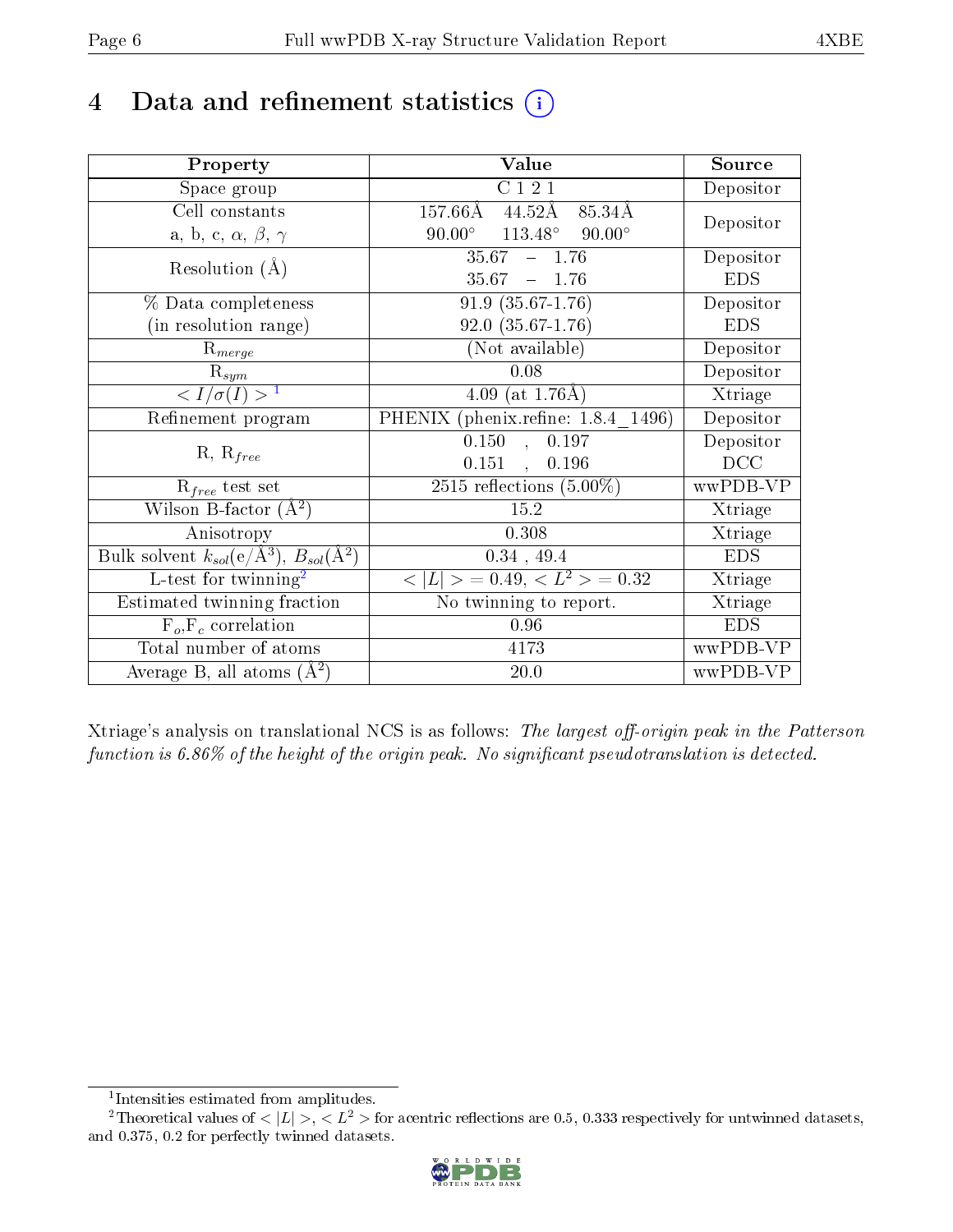## 5 Model quality  $(i)$

### 5.1 Standard geometry  $(i)$

Bond lengths and bond angles in the following residue types are not validated in this section: UNL

The Z score for a bond length (or angle) is the number of standard deviations the observed value is removed from the expected value. A bond length (or angle) with  $|Z| > 5$  is considered an outlier worth inspection. RMSZ is the root-mean-square of all Z scores of the bond lengths (or angles).

| Mol | Chain |             | Bond lengths    |             | Bond angles |
|-----|-------|-------------|-----------------|-------------|-------------|
|     |       | <b>RMSZ</b> | $\# Z  > 5$     | <b>RMSZ</b> | # $ Z  > 5$ |
| 1   |       | 0.29        | 0/1812          | 0.49        | 0/2458      |
| 2   | H     | 0.30        | 0/1769          | 0.49        | 0/2411      |
| 3   | р     | 0.26        | 0/173           | 0.43        | /238        |
| All | A II  | 0.29        | $^{\prime}3754$ | 0.49        | 5107        |

There are no bond length outliers.

There are no bond angle outliers.

There are no chirality outliers.

There are no planarity outliers.

### $5.2$  Too-close contacts  $(i)$

In the following table, the Non-H and H(model) columns list the number of non-hydrogen atoms and hydrogen atoms in the chain respectively. The H(added) column lists the number of hydrogen atoms added and optimized by MolProbity. The Clashes column lists the number of clashes within the asymmetric unit, whereas Symm-Clashes lists symmetry related clashes.

| Mol | Chain |      | $\mid$ Non-H $\mid$ H(model) | H(added) | Clashes | $\vert$ Symm-Clashes |
|-----|-------|------|------------------------------|----------|---------|----------------------|
|     |       | 1779 |                              | 1704     | 10      |                      |
| 2   | Η     | 1732 |                              | 1699     |         |                      |
| 3   | P     | 164  |                              | 146      | റ       |                      |
| 4   | Η     | 14   |                              |          |         |                      |
|     |       | 21   |                              |          |         |                      |
| 5   | Η     | 219  |                              |          |         |                      |
| 5   |       | 235  |                              |          |         |                      |
| 5   | D     |      |                              |          |         |                      |
|     |       | 4173 |                              | 3549     | 18      |                      |

The all-atom clashscore is defined as the number of clashes found per 1000 atoms (including

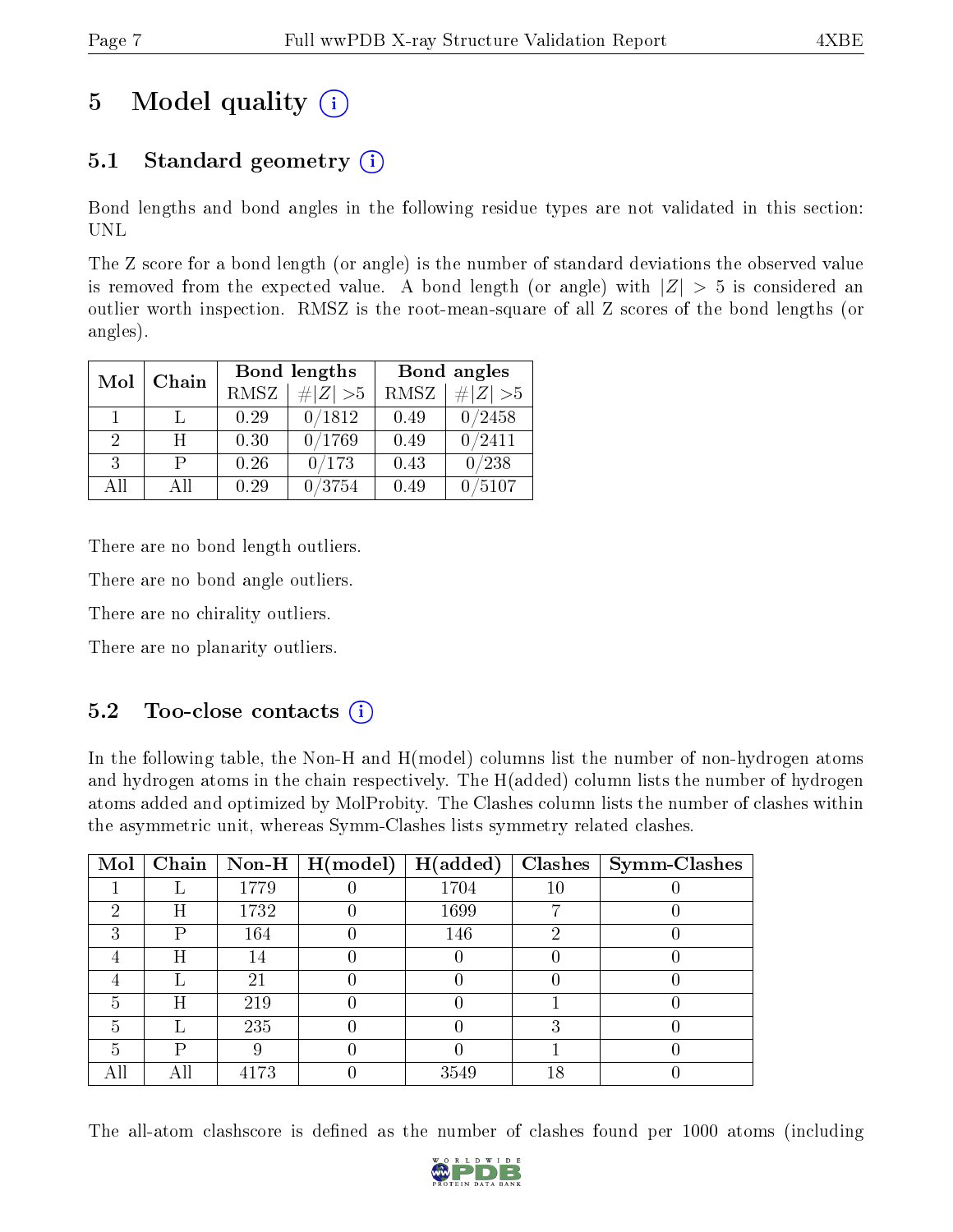hydrogen atoms). The all-atom clashscore for this structure is 2.

|            |  |  |  | All (18) close contacts within the same asymmetric unit are listed below, sorted by their clash |  |  |  |  |
|------------|--|--|--|-------------------------------------------------------------------------------------------------|--|--|--|--|
| magnitude. |  |  |  |                                                                                                 |  |  |  |  |

| Atom-1                     | Atom-2                | Interatomic      | Clash         |
|----------------------------|-----------------------|------------------|---------------|
|                            |                       | distance $(\AA)$ | overlap $(A)$ |
| 1:L:7[A].SER:OG            | 5:L:401:HOH:O         | 2.13             | 0.65          |
| 1:L:54[B]:ARG:NH1          | 5:L:402:HOH:O         | 2.31             | 0.64          |
| 2:H:34:LEU:HD11            | 2:H:92[B]:CYS:SG      | 2.39             | 0.63          |
| 2:H:43[B]:ARG:NH1          | $5:$ H:618:HOH:O      | 2.33             | 0.62          |
| 1: L:88[B]: CYS:SG         | 1:L:89:GLN:N          | 2.73             | 0.61          |
| 2:H:205[B]:THR:HG23        | 2:H:222:LYS:HE3       | 1.86             | 0.57          |
| 3: P: 683: LYS: NZ         | 5:P:701:HOH:O         | 2.36             | 0.50          |
| 1:L:32[B]:LYS:HE3          | 3:P:674:ASP:OD1       | 2.13             | 0.49          |
| 1: L: 45: ARG: NH1         | 1:L:58[B]:VAL:H G12   | 2.28             | 0.48          |
| 1:L:37:GLN:HB2             | 1:L:47:LEU:HD11       | 1.96             | 0.47          |
| 2:H:67 [B]: ILE: HG22      | 2:H:82:LEU:HD13       | 2.00             | 0.44          |
| 2:H:93:ALA:HB1             | $2:$ H:100(J):PHE:HB3 | 2.00             | 0.43          |
| 1:L:54 B :ARG:HG2          | 1:L:58 B :VAL:HG23    | 1.99             | 0.43          |
| 1:L:33:LEU:HG              | 1:L:71:PHE:CG         | 2.55             | 0.42          |
| 2:H:119:PRO:HB3            | 2:H:147:TYR:HB3       | 2.01             | 0.41          |
| 1: L: 145: LYS: HB3        | 1:L:197[B]:THR:OG1    | 2.20             | 0.41          |
| $1:L:176[B]:\text{SER:OG}$ | 5:L:629:HOH:O         | 2.22             | 0.41          |

There are no symmetry-related clashes.

### 5.3 Torsion angles  $(i)$

#### 5.3.1 Protein backbone (i)

In the following table, the Percentiles column shows the percent Ramachandran outliers of the chain as a percentile score with respect to all X-ray entries followed by that with respect to entries of similar resolution.

The Analysed column shows the number of residues for which the backbone conformation was analysed, and the total number of residues.

| Mol            | Chain | Analysed            | Favoured     | Allowed  | Outliers |     | Percentiles   |
|----------------|-------|---------------------|--------------|----------|----------|-----|---------------|
|                |       | 231/215(107%)       | $227(98\%)$  | $4(2\%)$ |          |     | $100$   $100$ |
| $\overline{2}$ | H     | $228/230(99\%)$     | $227(100\%)$ | $1(0\%)$ |          | 100 | 100           |
| 3              | P     | $15/15$ (100\%)     | $15(100\%)$  |          |          | 100 | 100           |
| All            | All   | $474/460$ $(103\%)$ | 469 (99\%)   | $5(1\%)$ |          | 100 | 100           |

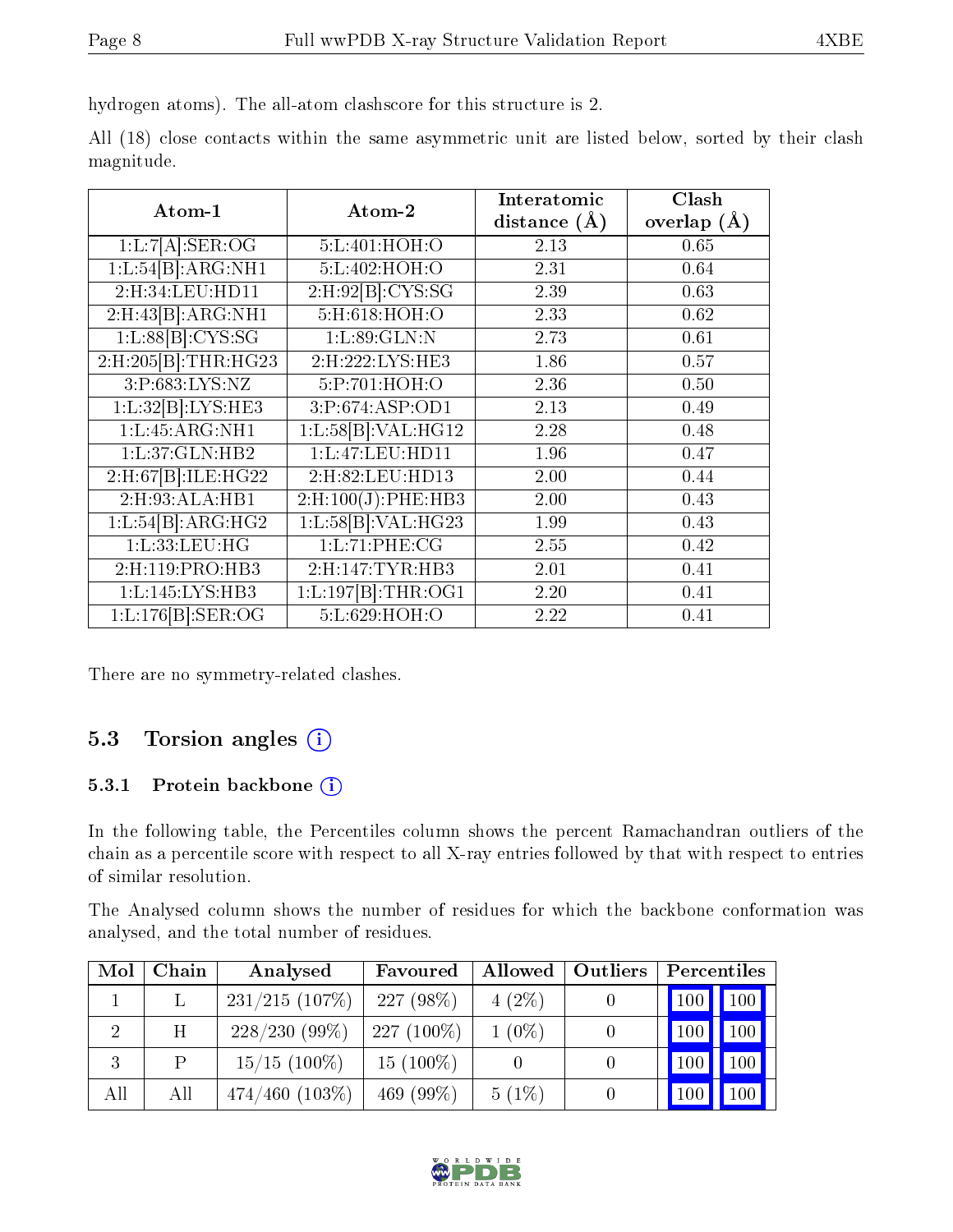There are no Ramachandran outliers to report.

#### 5.3.2 Protein sidechains  $(i)$

In the following table, the Percentiles column shows the percent sidechain outliers of the chain as a percentile score with respect to all X-ray entries followed by that with respect to entries of similar resolution.

The Analysed column shows the number of residues for which the sidechain conformation was analysed, and the total number of residues.

| Mol | Chain | Analysed            | Rotameric<br>Outliers |          | Percentiles           |     |  |
|-----|-------|---------------------|-----------------------|----------|-----------------------|-----|--|
|     |       | $201/185(109\%)$    | 198 (98%)             | $3(2\%)$ | 65                    | 49  |  |
| 2   | H     | $194/189$ $(103\%)$ | 194 (100\%)           |          | $\lfloor 100 \rfloor$ | 100 |  |
| 3   | P     | $15/15$ (100\%)     | $15(100\%)$           |          | 100                   | 100 |  |
| All | All   | $410/389$ (105\%)   | 407 $(99\%)$          | $3(1\%)$ | 88                    | 75  |  |

All (3) residues with a non-rotameric sidechain are listed below:

| Mol | Chain | $\operatorname{Res}% \left( \mathcal{N}\right) \equiv\operatorname{Res}(\mathcal{N}_{0},\mathcal{N}_{0})$ | l'ype |
|-----|-------|-----------------------------------------------------------------------------------------------------------|-------|
|     |       | 105                                                                                                       | GLU   |
|     |       | 194                                                                                                       | . : Y |
|     |       | 19                                                                                                        |       |

Some sidechains can be flipped to improve hydrogen bonding and reduce clashes. There are no such sidechains identified.

#### 5.3.3 RNA [O](https://www.wwpdb.org/validation/2017/XrayValidationReportHelp#rna)i

There are no RNA molecules in this entry.

#### 5.4 Non-standard residues in protein, DNA, RNA chains (i)

There are no non-standard protein/DNA/RNA residues in this entry.

#### 5.5 Carbohydrates (i)

There are no carbohydrates in this entry.

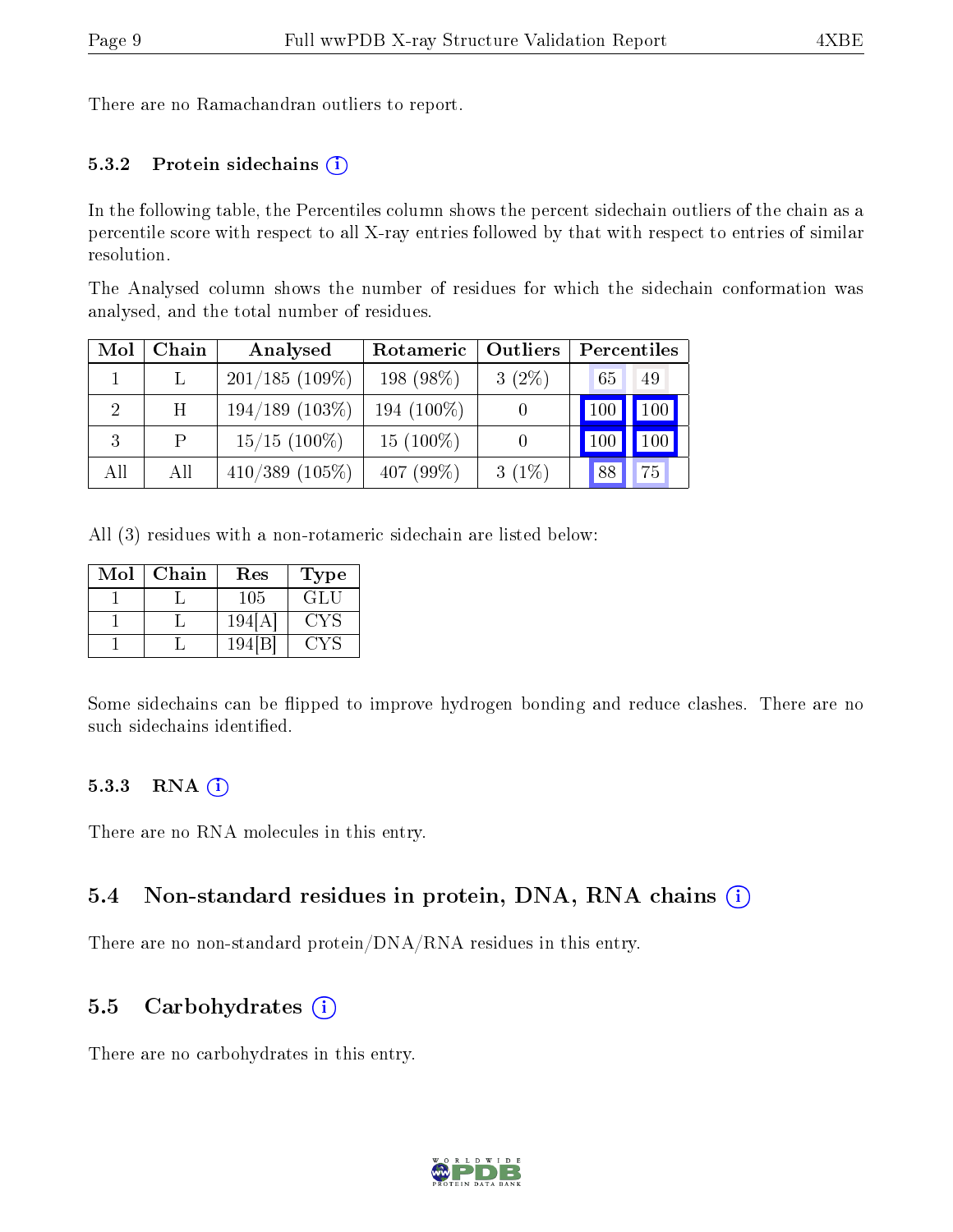#### 5.6 Ligand geometry (i)

Of 2 ligands modelled in this entry, 2 are unknown - leaving 0 for Mogul analysis.

There are no bond length outliers.

There are no bond angle outliers.

There are no chirality outliers.

There are no torsion outliers.

There are no ring outliers.

No monomer is involved in short contacts.

The following is a two-dimensional graphical depiction of Mogul quality analysis of bond lengths, bond angles, torsion angles, and ring geometry for all instances of the Ligand of Interest. In addition, ligands with molecular weight > 250 and outliers as shown on the validation Tables will also be included. For torsion angles, if less then 5% of the Mogul distribution of torsion angles is within 10 degrees of the torsion angle in question, then that torsion angle is considered an outlier. Any bond that is central to one or more torsion angles identified as an outlier by Mogul will be highlighted in the graph. For rings, the root-mean-square deviation (RMSD) between the ring in question and similar rings identified by Mogul is calculated over all ring torsion angles. If the average RMSD is greater than 60 degrees and the minimal RMSD between the ring in question and any Mogul-identied rings is also greater than 60 degrees, then that ring is considered an outlier. The outliers are highlighted in purple. The color gray indicates Mogul did not find sufficient equivalents in the CSD to analyse the geometry.



#### 5.7 [O](https://www.wwpdb.org/validation/2017/XrayValidationReportHelp#nonstandard_residues_and_ligands)ther polymers (i)

There are no such residues in this entry.

### 5.8 Polymer linkage issues (i)

There are no chain breaks in this entry.

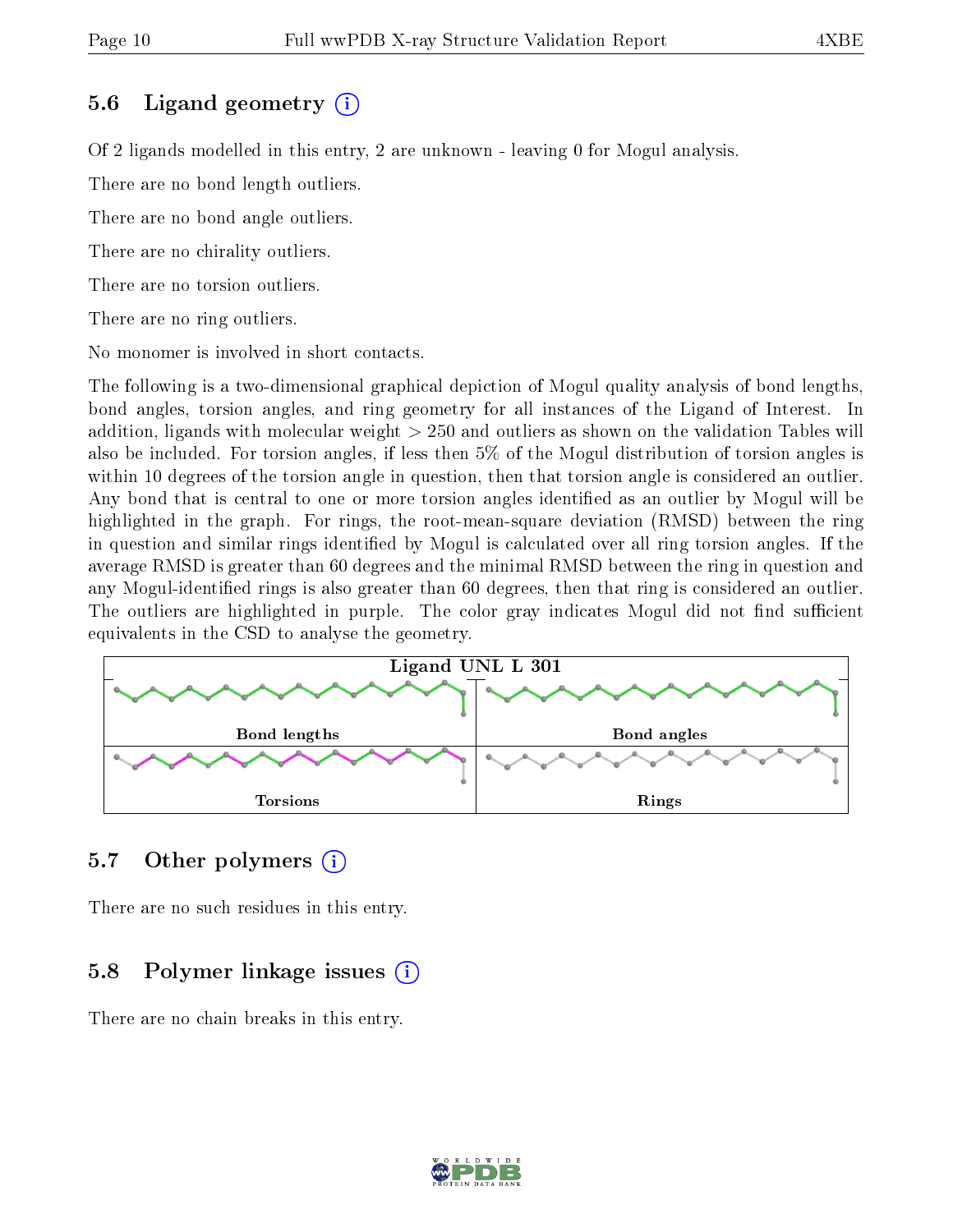## 6 Fit of model and data  $(i)$

### 6.1 Protein, DNA and RNA chains  $(i)$

In the following table, the column labelled  $#RSRZ> 2'$  contains the number (and percentage) of RSRZ outliers, followed by percent RSRZ outliers for the chain as percentile scores relative to all X-ray entries and entries of similar resolution. The OWAB column contains the minimum, median,  $95<sup>th</sup>$  percentile and maximum values of the occupancy-weighted average B-factor per residue. The column labelled ' $Q< 0.9$ ' lists the number of (and percentage) of residues with an average occupancy less than 0.9.

| Mol | Chain | Analysed         | ${ <\hspace{-1.5pt}{\mathrm{RSRZ}} \hspace{-1.5pt}>}$ | $\rm \#RSRZ{>}2$               | $OWAB(A^2)$    | $\bf Q\texttt{<}0.9$ |
|-----|-------|------------------|-------------------------------------------------------|--------------------------------|----------------|----------------------|
|     |       | $214/215(99\%)$  | $-0.48$                                               | $1(0\%)$ 91 93                 | 8, 17, 33, 67  |                      |
|     | H     | $216/230(93\%)$  | $-0.22$                                               | $6(2\%)$ 53<br>58              | 8, 14, 42, 78  |                      |
| 3   | P     | $15/15$ (100%)   | 0.18                                                  | $2(13\%)$ 3                    | 11, 20, 71, 75 |                      |
| All | All   | $445/460 (96\%)$ | $-0.33$                                               | $9(2\%)$ 65<br>72 <sup>1</sup> | 8, 15, 39, 78  |                      |

All (9) RSRZ outliers are listed below:

| Mol            | ${\rm Chain}$ | Res     | Type       | <b>RSRZ</b> |
|----------------|---------------|---------|------------|-------------|
| 2              | Η             | 200     | THR        | 4.4         |
| $\overline{2}$ | Η             | 199     | GLY        | 3.8         |
| $\overline{2}$ | H             | 26      | GLY        | 3.8         |
| 1              | Τ,            | 212     | GLY        | 3.7         |
| 2              | Η             | 136     | <b>GLY</b> | 2.6         |
| 3              | Р             | 684     | <b>LYS</b> | 2.4         |
| 2              | H             | 196     | SER        | 2.1         |
| 2              | Η             | 142   A | <b>CYS</b> | 2.0         |
| 3              | Р             | 681     | TYR        | 2.0         |

### 6.2 Non-standard residues in protein, DNA, RNA chains  $(i)$

There are no non-standard protein/DNA/RNA residues in this entry.

### 6.3 Carbohydrates  $(i)$

There are no carbohydrates in this entry.